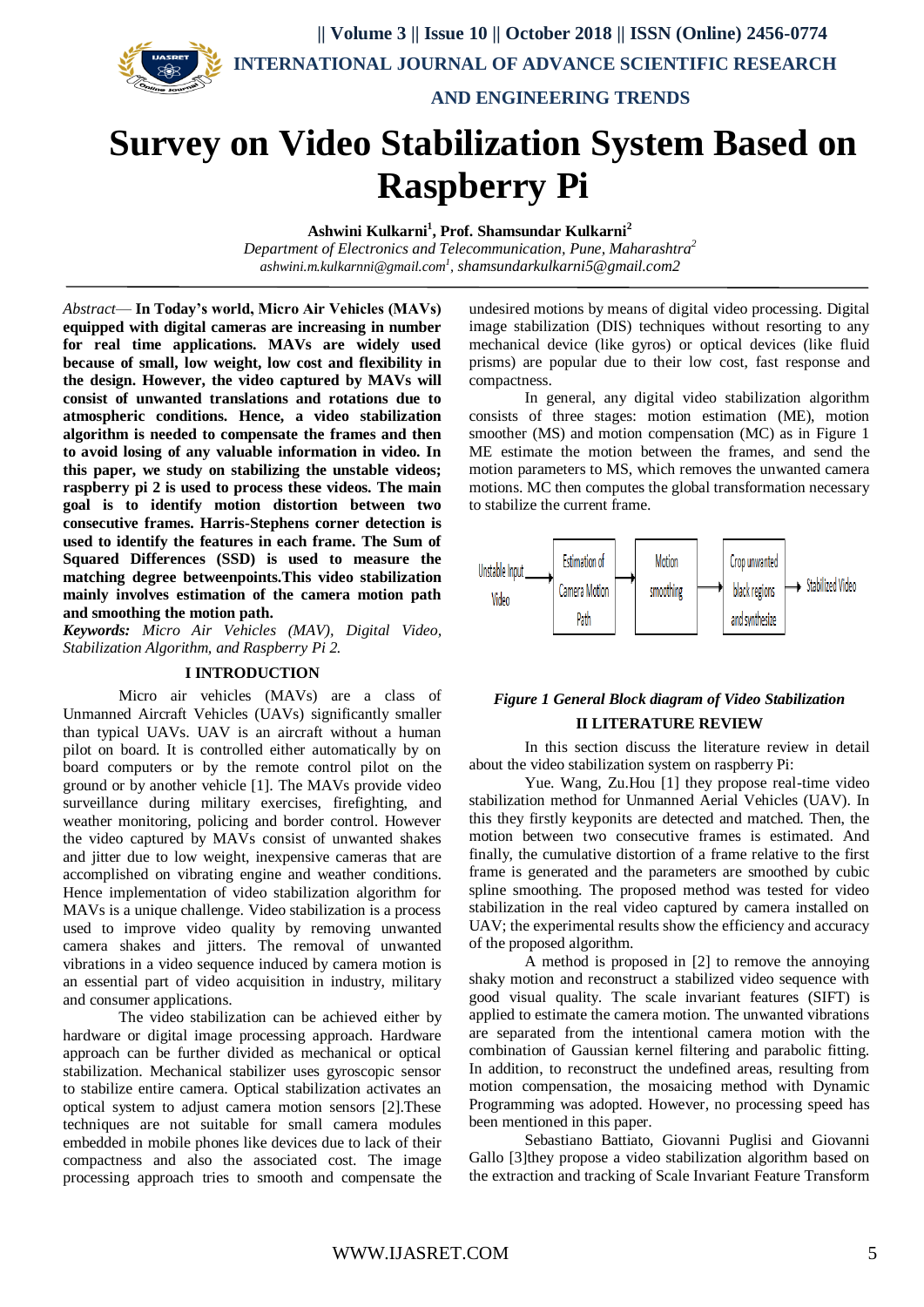

# **AND ENGINEERING TRENDS**

features through video frames. In this infers interframe motion tracking SIFT features through consecutive frames: particularly, features are used in a motion estimation algorithm that individuates camera jitter and therefore allows stabilizing the video sequence. Iterative Least Squares method is adopted to avoid estimation errors and intentional camera motion is filtered with Adaptive Motion Vector Integration.

Yue Wang, Karianto Leman and ZuJunHou [4] present a method to combine the advantages of appearancebased method and key-point-based method for affine ND image detection. It consists of three steps: firstly, the keypoints of images are extracted and then matched. Secondly, the matched key-points are voted for estimation of affine transform based on an affine invariant ratio of normalized lengths. Finally, to further confirm the matching, the color histograms of areas formed by matched key-points in two images are compared. This method is advantageous in handling the case when there are only a few matched keypoints.

Sheng-Fu Liang, Sheng-Che Hsu and Kang-Wei Fan [5], robust in-car digital image stabilization (DIS) technique is proposed to stably remove the unwanted shaking phenomena in the image sequences captured by in-

car video cameras without the influence caused by moving object (front vehicles) in the image or intentional motion of the car, etc. Skyline can generate more reliable GMVs for image sequences with irregular conditions such as containing large low-contrast area (sky). It can reduce the steady-state lags of motion trajectory without affecting the effective image size for image sequences with constant motion. Experimental results, the proposed technique demonstrates the remarkable performance in both quantitative and qualitative (human vision) evaluations compared to the existing approaches.

Hailin Jin and Feng Liu [6] proposed technique that allows a user to transform their hand-held videos to have the appearance of an idealized camera motion, such as a tracking shot, as a post-processing step. Given a video sequence from a single video camera, our algorithm can simulate any camera motion that is reasonably close to the captured one. They mainly focus on creating canonical camera motions, such as linear or parabolic paths, because such paths have a striking effect and are difficult to create without extensive equipment. This method can also perform stabilization using low-pass filtering of the original camera motion to give the appearance of a steadicam. Given a desired output camera path, proposed method then automatically warps the input sequence so that it appears to have been captured along the specified path.

| <b>Table 1 Survey Table</b> |                                                                                                                                          |                                                                  |                                                                                                                                                 |                                                                                                                                           |
|-----------------------------|------------------------------------------------------------------------------------------------------------------------------------------|------------------------------------------------------------------|-------------------------------------------------------------------------------------------------------------------------------------------------|-------------------------------------------------------------------------------------------------------------------------------------------|
| Sr.<br>No                   | <b>Paper Name</b>                                                                                                                        | <b>Author</b>                                                    | <b>Method Proposed</b>                                                                                                                          | <b>Limitations</b>                                                                                                                        |
| 1.                          | Real-Time Video<br>Stabilization for<br><b>Unmanned Aerial</b><br><b>Vehicles</b>                                                        | Yue. Wang,<br>$Zu$ . Hou                                         | Real-time video stabilization method for<br>Unmanned Aerial Vehicles (UAV).                                                                     | Accuracy of estimated transform<br>between two consecutive image<br>is highly depends on the<br>accuracy of key-points detected.          |
| 2.                          | Video Stabilization<br>using scale<br>invariant features                                                                                 | R. Hu, R. Shi, I.<br>Shen, W. Chen                               | Technique to remove the annoying shaky<br>motion and reconstruct a stabilized video<br>sequence with good visual quality.                       | In this they do not solve the<br>motion deblurring.                                                                                       |
| $\overline{3}$ .            | <b>SIFT Features</b><br>Tracking for Video<br>Stabilization                                                                              | SebastianoBattiato,<br>Giovanni Puglisi<br>and Giovanni<br>Gallo | Video stabilization algorithm based on the<br>extraction and tracking of Scale Invariant<br>Feature Transform features through video<br>frames. | Improvements needed in the<br>SIFT extraction.                                                                                            |
| 4.                          | Key point-Based<br>Near-Duplicate<br><b>Images Detection</b><br><b>Using Affine</b><br><b>Invariant Feature</b><br>and Color<br>Matching | Yue Wang,<br>Karianto Leman<br>and ZuJunHou                      | Key point-based approach to near duplicate<br>images detection.                                                                                 | They don't use a color matching<br>of images.                                                                                             |
| 5.                          | A Robust In-Car<br>Digital Image<br>Stabilization<br>Technique                                                                           | Sheng-Fu Liang,<br>Sheng-Che Hsu<br>and Kang-Wei Fan             | In-car digital image stabilization (DIS)<br>technique is used.                                                                                  | The undesired shaking effect<br>cannot be eliminated in the<br>constant motion condition.                                                 |
| 6.                          | Content-Preserving<br>Warps for 3D<br>Video Stabilization                                                                                | Hailin Jin and<br>Feng Liu                                       | Techniques to effectively recreate dynamic<br>scenes from a single source video.                                                                | This is not-physically-correct<br>approach to novel view<br>interpolation.                                                                |
| 7.                          | <b>Evaluation</b> of<br>Image stabilization<br>algorithms                                                                                | R. Chellappa<br>And A. $C$ .<br>Morimoto                         | A set of measures to evaluate image<br>stabilization algorithms based of their<br>fidelity, displacement range, and<br>performance.             | This techniques is more<br>complex and more sensitive to<br>tracking errors, causing them to<br>perform worse than the simpler<br>models. |

# **III COMPARATIVE ANANLYSIS**